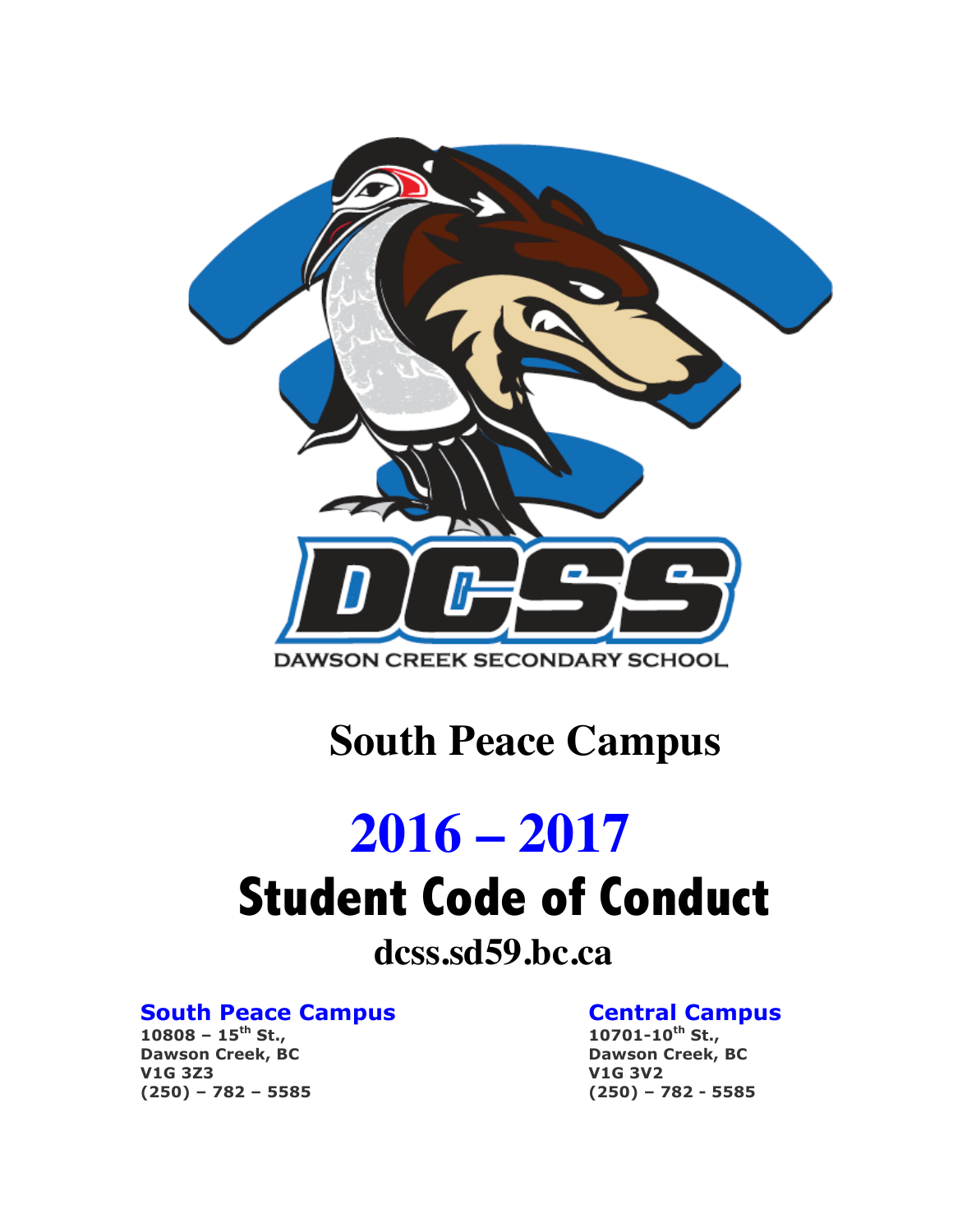### **DCSS CODE OF CONDUCT**

Students and parents shall be informed of the School's expectations for student behavior within the school, on the school grounds and during school related activities. We consider these expectations to be reasonable and fair and reflect the conduct desired for individuals within a successful school community.

#### **At Dawson Creek Secondary School all students have the right to**:

- 1. be treated with dignity, respect and fairness by other students and staff regardless of their sexual orientation, gender, race, religious beliefs, color, ancestry, place of origin, political belief, family status, physical or mental disability.
- 2. learn in an environment free from physical, emotional and social abuse;
- 3. privacy and their own personal spaces;

#### **THREE R'S FOR DCSS Students ~ AN ONGOING EXPECTATION!**

**BE READY** ~ Be prepared for class and ready to learn. Assignments and homework are completed and handed in on time. Work is done to the best of one's ability. On-task. Participates in activities, pays attention and makes the effort to do well.

BE RESPECTFUL ~ Attitude is positive, kind and considerate. Care, accept and encourage classmates and friends. Be polite, understanding and thoughtful of others.

**BE RESPONSIBLE ~** Behavior is appropriate and cooperative. Solve problems in peaceful ways. Take responsibility for actions and lead by example in class and around the school. Help to create a safe and positive environment at DCSS.

#### **It is expected that Dawson Creek Secondary School students will**:

- 1. be aware that student behavior outside of the school environment that negatively affects the safe and orderly operation of the school will be addressed as a school related issue;
- 2. recognize and respect the rights of all students to learn and teachers to teach;
- 3. respect the authority of all adults affiliated with and employed by the school;
- 4. not possess any weapon or dangerous goods in the school or on school property;
- 5. refrain from inappropriate use of school Internet and cyber networks.
- 6. use technology (such as cell phones, MP3 players, etc.) in a responsible manner.

#### **Students shall be responsible and accountable for their behavior and conduct**:

- 1. while involved in school sponsored or related activities;
- 2. while on school property;
- 3. during breaks or on or off school property;
- 4. while traveling to or from school;
- 5. beyond the hours of school operation if the behavior or conduct detrimentally affects the climate and efficiency of the school.
- 6. while interacting with others in cyber space (places like Facebook, My Space, Twitter, etc.)

#### **All students are responsible for following behavior expectations. A variety of responses will be administered for failure to comply with expectations.**

Considerations may apply to students with special needs who may be unable to comply with expectations due to having a disability of an intellectual, physical, sensory, emotional or behavioral nature.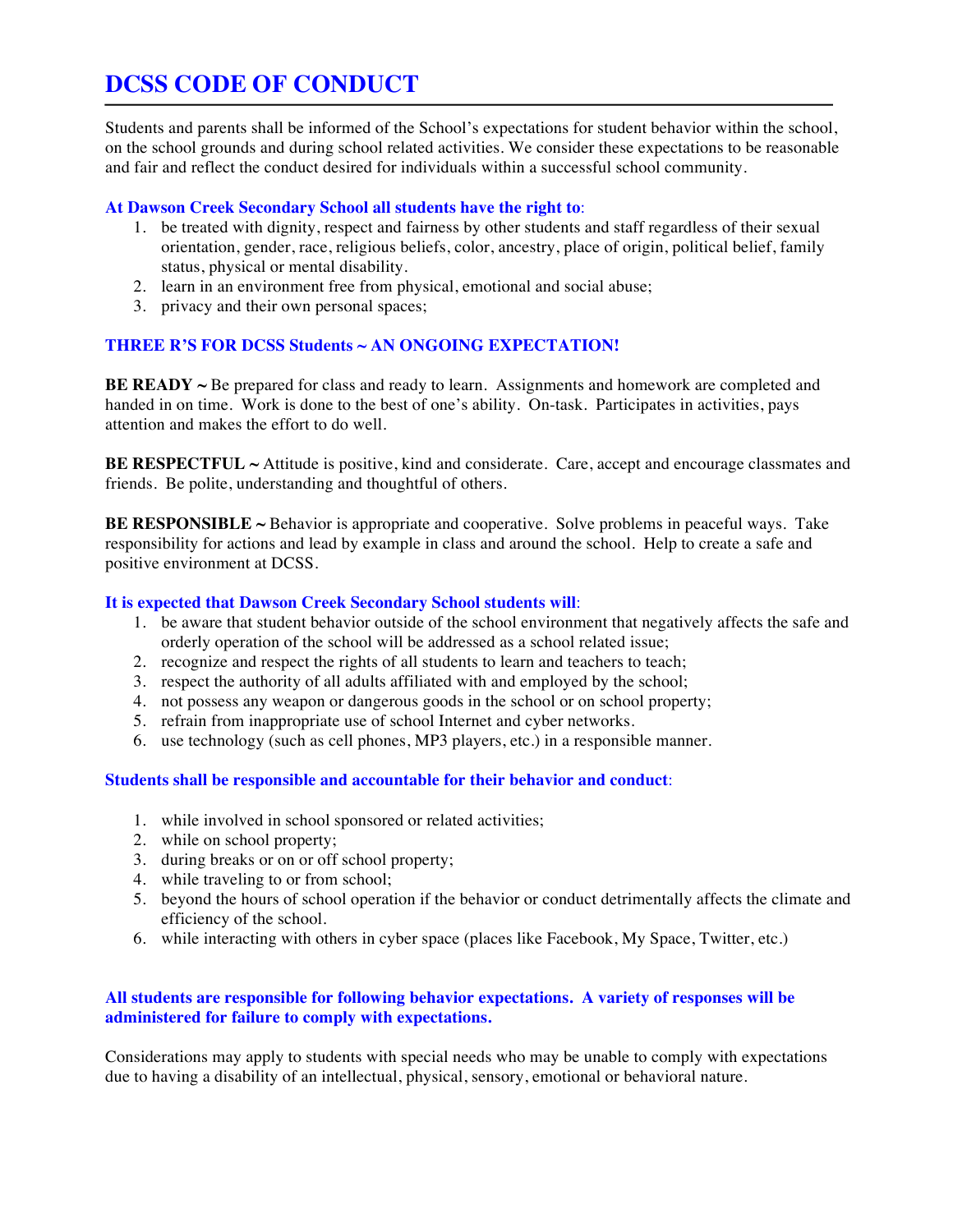

#### **BULLYING AND HARASSMENT**

Assault, bullying or harassment in any form will not be tolerated in DCSS environments. Students will not discriminate against others on the basis of appearance, capacity, disability, color, ethnicity, religion, real and/or perceived sexual orientation, gender identity or expression, or for any other reason set out in the Human Rights Code of British Columbia. Neither will a student make gestures, publish, or display anything that would indicate an intention to discriminate against an individual or group, or expose them to contempt or ridicule.

#### **DEFINITIONS ~**

**Conflict:** is a disagreement or difference in opinion between peers who typically have equal power in their relationships.

**Assault:** a harmful physical, verbal or non-verbal attack, slur, or demeaning gesture directed against another individual or their property.

**Bullying (including Cyber-Bullying):** the *recurring* attempts to threaten, frighten, tyrannize, or intimidate another, including acts of aggression that are real or implied, verbal or non-verbal aggression, and/or social alienation where one individual attempts to exert their will or control over another person.

**Harassment:** to continuously trouble, torment, gesture or speak inappropriately toward another individual in a manner that causes discomfort to that individual.

#### **Grounds for disciplinary action that could lead to a change of academic programming or suspension from school exist where a student has demonstrated unacceptable behavior:**

- 1. conduct which threatens the safety of students and/or staff;
- 2. possession of a weapon that is dangerous to students and/or staff (NB. a 'weapon' is anything designed to be used to cause injury, threaten or intimidate another person);
- 3. fighting or instigating a fight on the school grounds or property;
- 4. possession of or reasonable suspicion of use of illegal drugs, alcohol or other illegal substances in school or on school property;
- 5. theft;
- 6. non-compliance of school and school district policies and regulations related to student harassment, smoking, student attendance and students' rights and responsibilities;
- 7. willful disobedience and/or open opposition to authority;
- 8. use or display of improper or profane language;
- 9. willful damage to school or other's property;
- 10. interfering with the orderly conduct of class(es) within the school and on school property (i.e. fire alarms)

#### **ATTENDANCE**

All absences from classes potentially affect the student's capacity to achieve academic success in individual classes. We will not differentiate between excused or unexcused absences for the purpose of collecting attendance data. 'Approved' absences are absences approved at the school level for school related curricular and extra-curricular activities (there is parental involvement in the approval process). Classroom teachers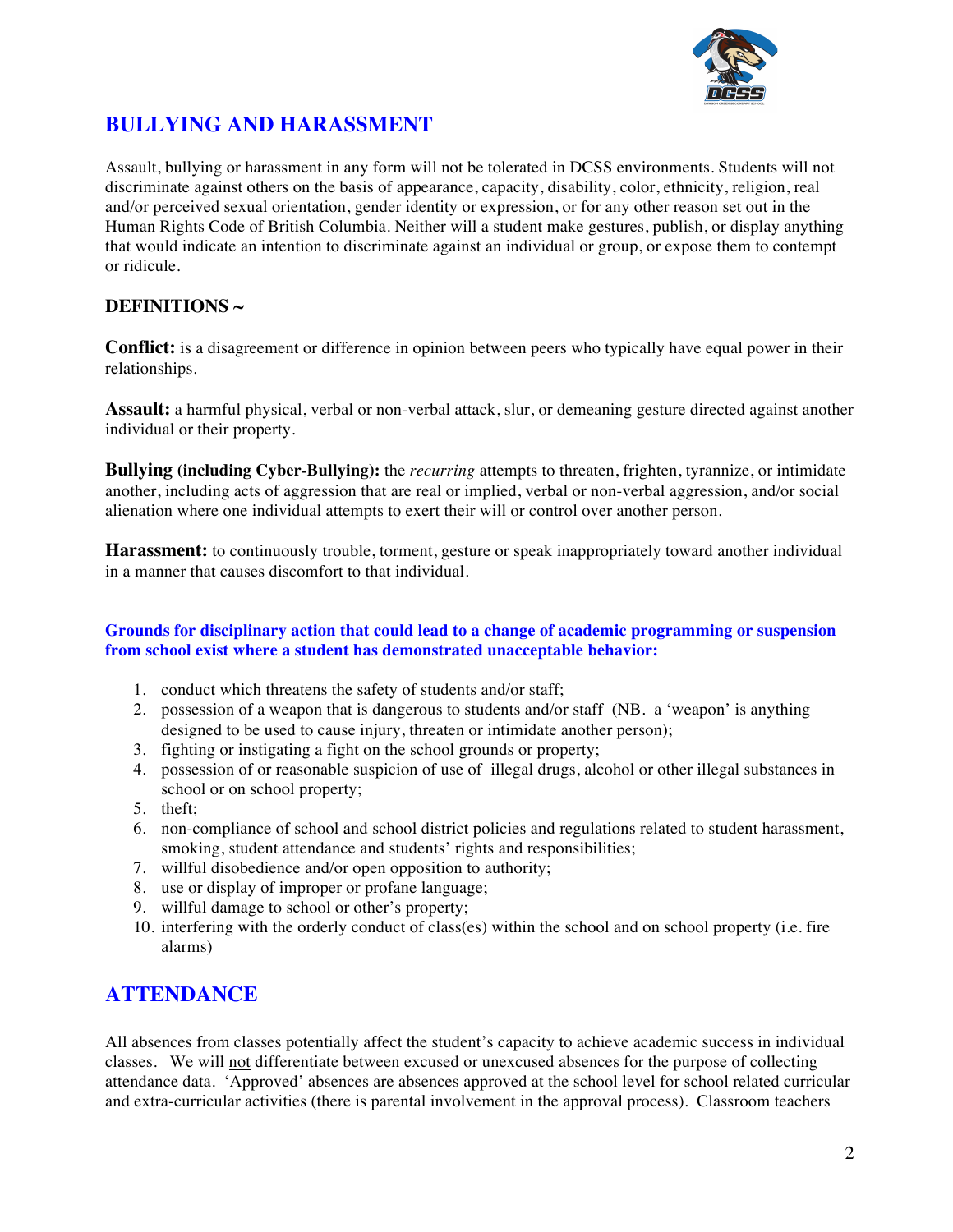

will be informed of Approved absences **in advance** of the student missing class. Approved absences will be reviewed through the data collection process.

\*Student athletes, in particular, must constantly inform their teachers, in advance, of the purpose of their absence(s). Athletes will be expected to share their approval documentation with teachers.

**Absence**: A student who does not attend class will be marked absent. \*A student who misses more than 20 minutes of class time (25%), without approval, will be marked absent from the class.

**Late**: A student who arrives to the class within the first 20 minutes of class.

#### **Absenteeism:**

**1-10 Absences** in any given class: Prevention and Intervention Stage of Absenteeism.

\***Structures To Promote Attendance** processes will address student absences from one to ten absences. Please see Appendix 1.

1-5 Absences – Classroom teacher connects with the student and/or guardian to discuss attendance.

5 – 8 Absences – Classroom teacher communicates directly with the student's guardian and creates a plan for positive change. The plan is documented and kept with the classroom teacher.

**11 Absences** in any given class: Direct post-vention with school administration and School Based Team.

- The classroom teacher will provide information regarding the student's academic standing in the class.
- Data collected through the **Structures To Promote Attendance** process will be used during a **meeting** between the **student**, **school administrator**, **school based team** member and/or **classroom teacher** to assess the student's capacity to successfully complete the individual course.
- An individual plan (and /or contract) will be created with the student and parent outlining specific next steps for the student.
	- o **NEXT STEPS** may include:
		- ! A schedule review and potential removal from the individual class.
		- ! New assessments with the Learning Assistance staff.
		- ! Expectation of make-up time at the school where the student works to complete outcome work for the individual class.

**Tardiness: 'Lates':** Students are required to be in class **on time**. A warning bell rings prior to each class bell. The warning bell provides the students with time to prepare to be in class on time. Students who are late for class miss key instructional components of the class and valuable learning opportunities. Late students disrupt the learning environment for both the classroom teachers as well as the other learners already in the room.

Students who are late for class are required to complete a Late Form upon arrival to the class.

'Lates' will be tracked through the same processes as absences. A student who is consistently late for class will require additional support.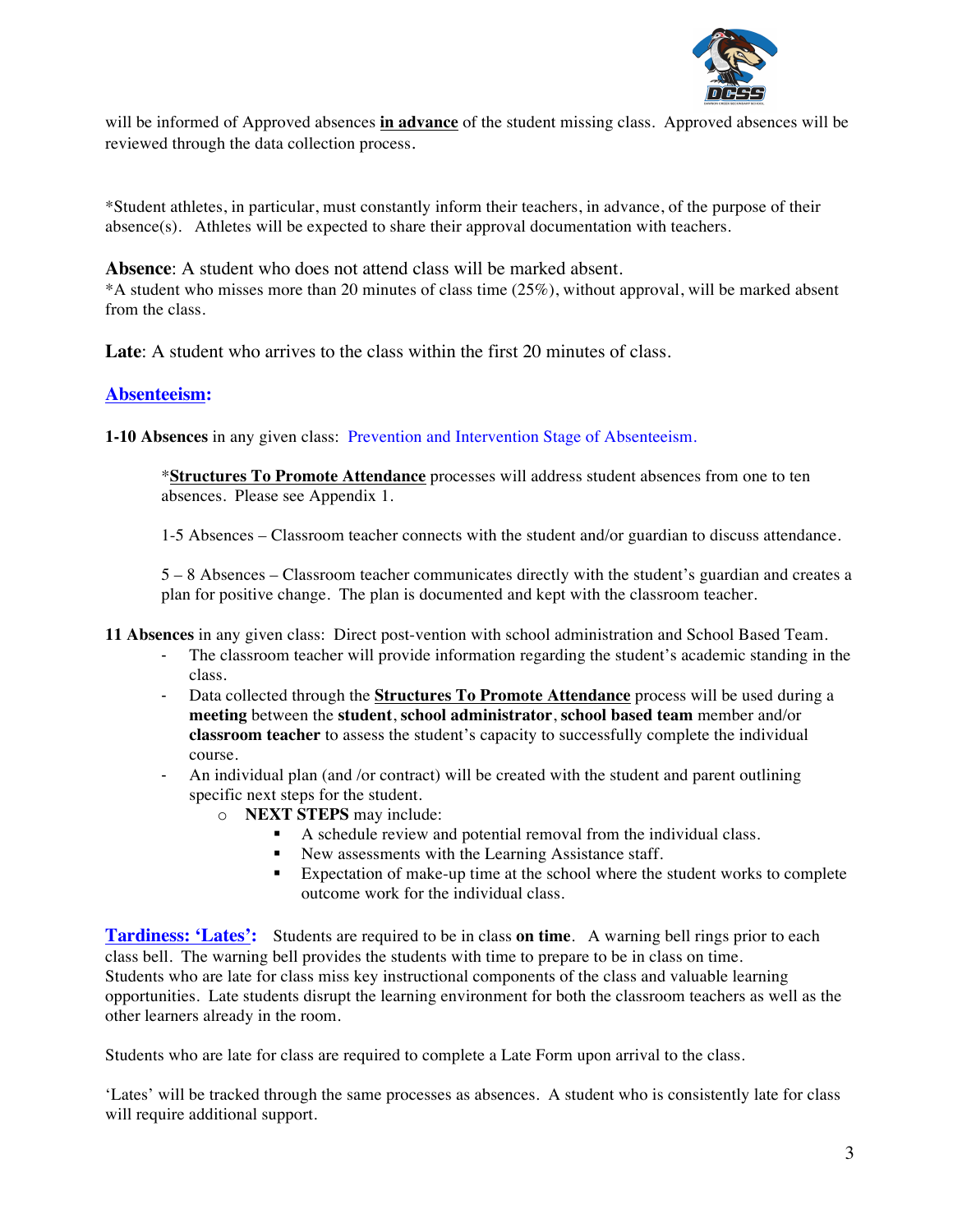

#### **Lates:**

**1-10 Lates** in any given class: Prevention and Intervention Stage of Absenteeism

\***Structures To Promote Timeliness** processes will address student absences from one to ten absences. Please see Appendix 1.

1-5 Lates – Classroom teacher connects with the student and/or guardian to discuss attendance.

5 – 8 Lates – Classroom teacher communicates directly with the student's guardian and creates a plan for positive change. The plan is documented and kept with the classroom teacher.

**11 Lates** in any given class = Direct post-vention with school administration and School Based Team.

- The classroom teacher will provide information regarding the student's academic standing in the class.
- Data collected through the **Structures To Promote Attendance** process will be used during a **meeting** between the **student**, **school administrator**, **school based team** member and/or **classroom teacher** to assess the student's capacity to successfully complete the individual course.
- An individual plan will be created with the student and parent outlining specifically next steps for the student.
	- o **NEXT STEPS** may include:
		- ! A schedule review and potential removal from the individual class.
		- New assessments with the Learning Assistance staff.
		- ! Expectation of make-up time at the school where the student works to complete outcome work for the individual class.

#### **SAFE and CARING EDUCATIONAL ENVIRONMENT**

Dawson Creek Secondary School operates on the premise that no person's education will suffer because of the actions of another student. The behavior of all members of the student body should display common sense, good taste and a sense of purpose and should reflect concern and consideration for the rights of others.

#### **\*The school and the Board of Education will take all reasonable steps to prevent retaliation against a student who has made a complaint of a breach of the Code of Conduct.**

Those students who, during the school day or at school functions, disrupt the learning environment, consume drugs or alcohol, steal, are willfully disobedient, are continually truant, vandalize, carry dangerous weapons or playthings, including laser pointers, use or display vulgarity, extort or display hatred, or persist in nonperformance in their studies, will be subject to suspension from school and/or referral to the Board of Trustees for dismissal from school.

The school day is defined from the time a student leaves directly for school in the morning until the time that student has had sufficient time to directly return home after school. \*Student behavior outside of the school environment that negatively affects the safe and orderly operation of the school will be addressed as a school issue.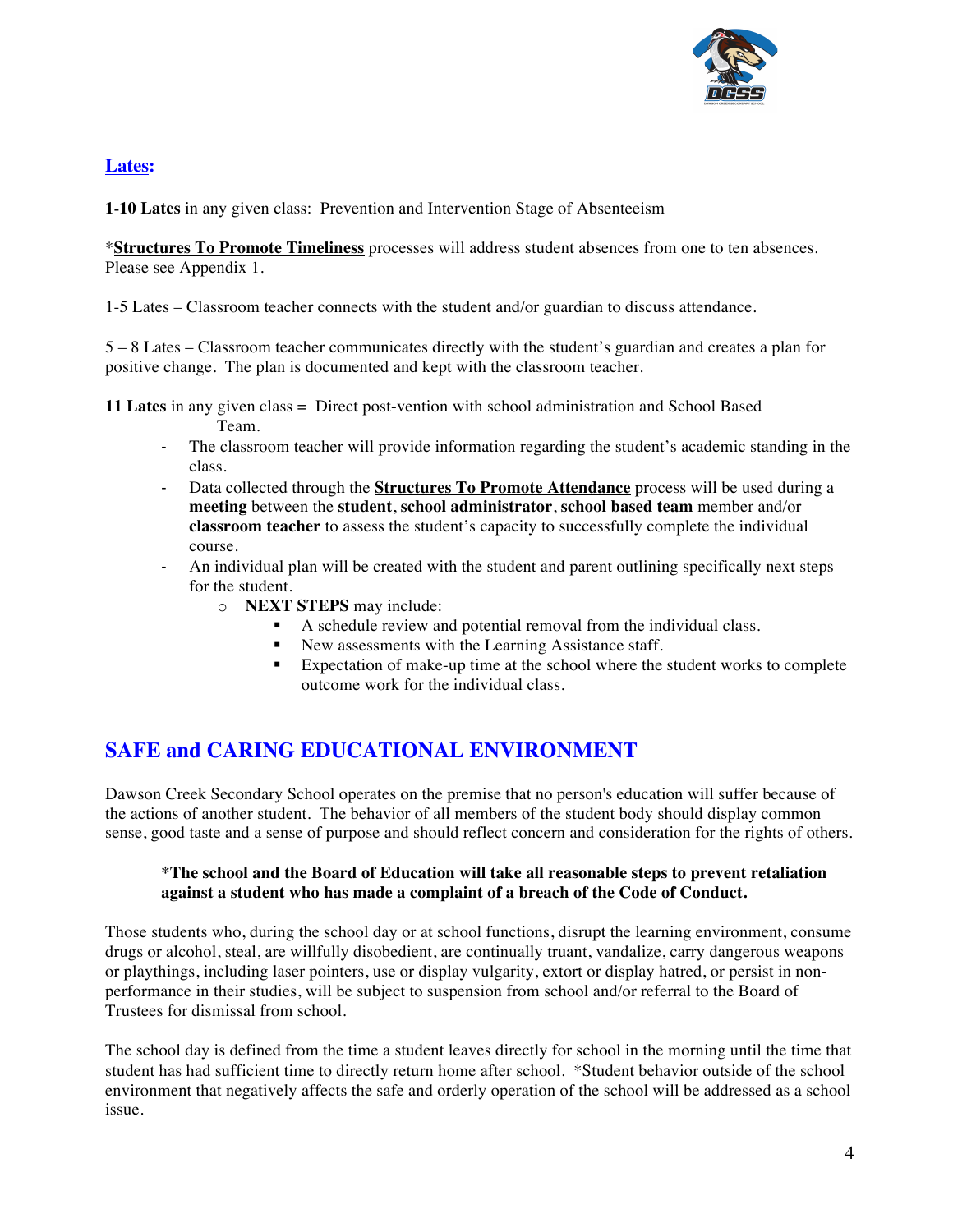

#### **Potential outcomes as a result of the Disciplinary Process**



#### **Informal/Formal Communication**

#### **Restorative Practices**

As part of our consequence options, we use Restorative Practices as a way for students to be responsible for their own behaviors, understand the affect that their behavior has on others and to be able to make restitution for their actions. This process is educational, honors all parties and results in growth of all involved in the process. There is a more formal process for severe infractions and a less formal for the less severe infractions.

#### **Potential outcomes as a result of the Disciplinary Process (continued):**



#### **Behavioral Referrals**

- -> Counseling
- -> School Based Team
- -> Administration
- -> Outside Agencies



#### **Informal Suspension**

-> Generally an in-school suspension with various restrictions placed upon the student.



#### **Formal Suspension**

-> Out of school suspension for a period of one to five days.



#### **Change of Educational Program**

**Referral to the Peace River South Board of Education**

#### **STUDENTS UNDER SUSPENSION**

While under suspension, the student is responsible for any work that is assigned to him/her as homework. If the student runs out of work to do he/she may come back to get more and may write major exams or tests in the office area while under suspension. Appointments must be made prior to the student arriving at the school.

\*School officials may have the responsibility to advise other parties of serious breaches of the code of conduct. Other agencies will generally include the RCMP and District School officials.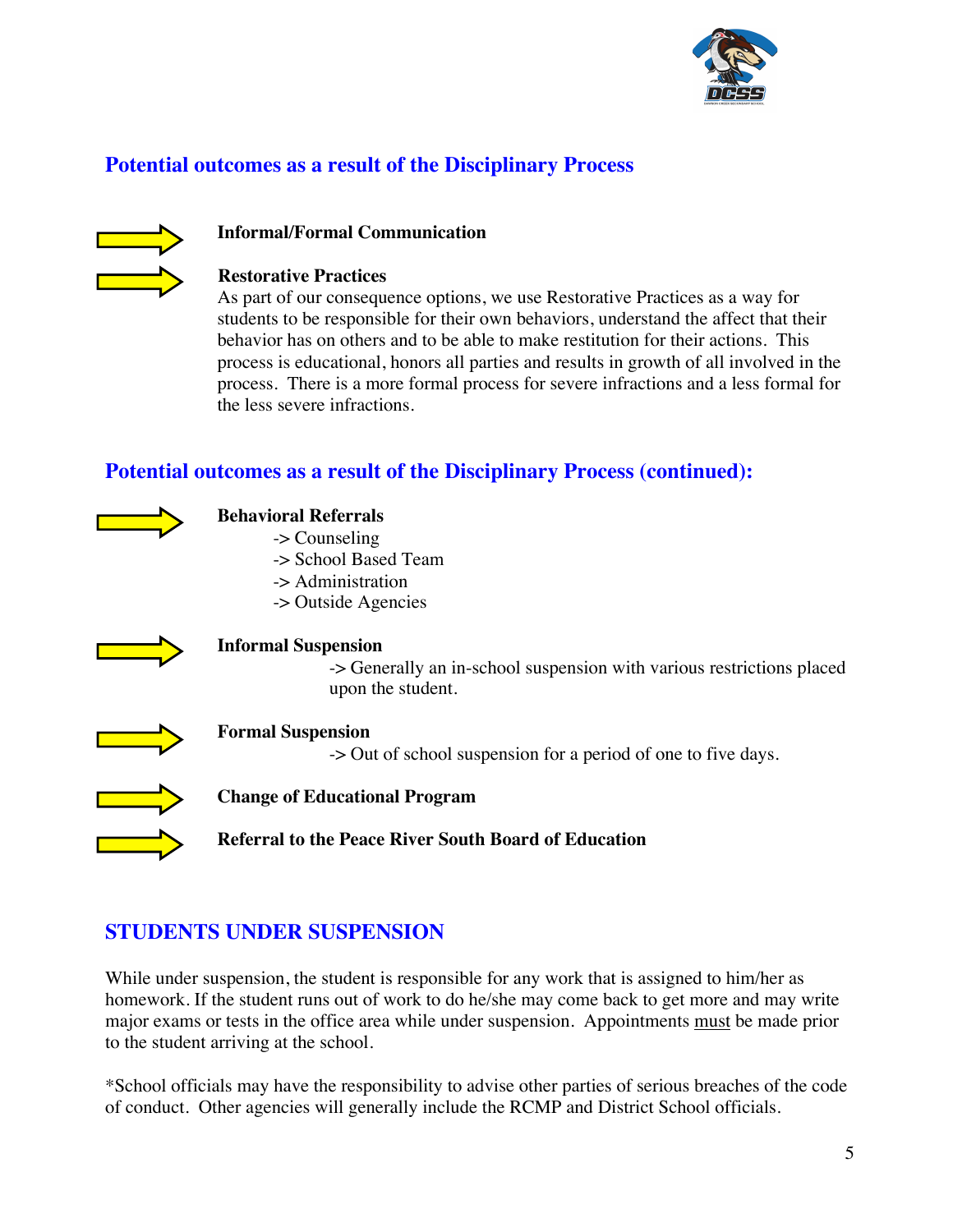

#### **Smoking/Tobacco Use and Personal Vaporizers**

The responsibilities of teachers include safeguarding students' physical well-being. The administration is also charged with the elimination of potential hazards to everyone in the building and to the building itself. Therefore, in view of the fact that smoking and 'vaping' presents a direct threat to health and an, potentially, indirect fire hazards, students are not permitted to smoke or 'vape' in the building, or on the school grounds.

**Students may receive a 3-day suspension for a vaping/smoking/tobacco use infractions on school property.**

**Students who chew tobacco are expected to follow the same expectations for tobacco use on school property.**

#### **Alcohol and Drugs**

Legal, moral, health and common sense rules prohibit the use of intoxicants and drugs within the school, during school time or during all school related activities (including extracurricular activity). Violations of this prohibition will result in a five-day suspensions from school.

**Drugs** ~ Includes the distribution, possession of or use of any illegal drug, misuse of prescription drugs, or consumption/possession of alcohol. *If a student smells like marijuana, they will be deemed to have been using it.* 

#### **Suspensions**

#### **1st offence: 5-day suspension**

Student is encouraged to contact a drug and alcohol counselor to make an appointment.

#### **2nd offence: Removal from regular classes**

Student will be placed on a supported home study program through our distributed learning school for the remainder of the semester. Access to school resources will be negotiated with the school administration. Students' behavioral history and any past drug/alcohol issues will be taken into account. Student will be encouraged to contact a drug and alcohol counselor.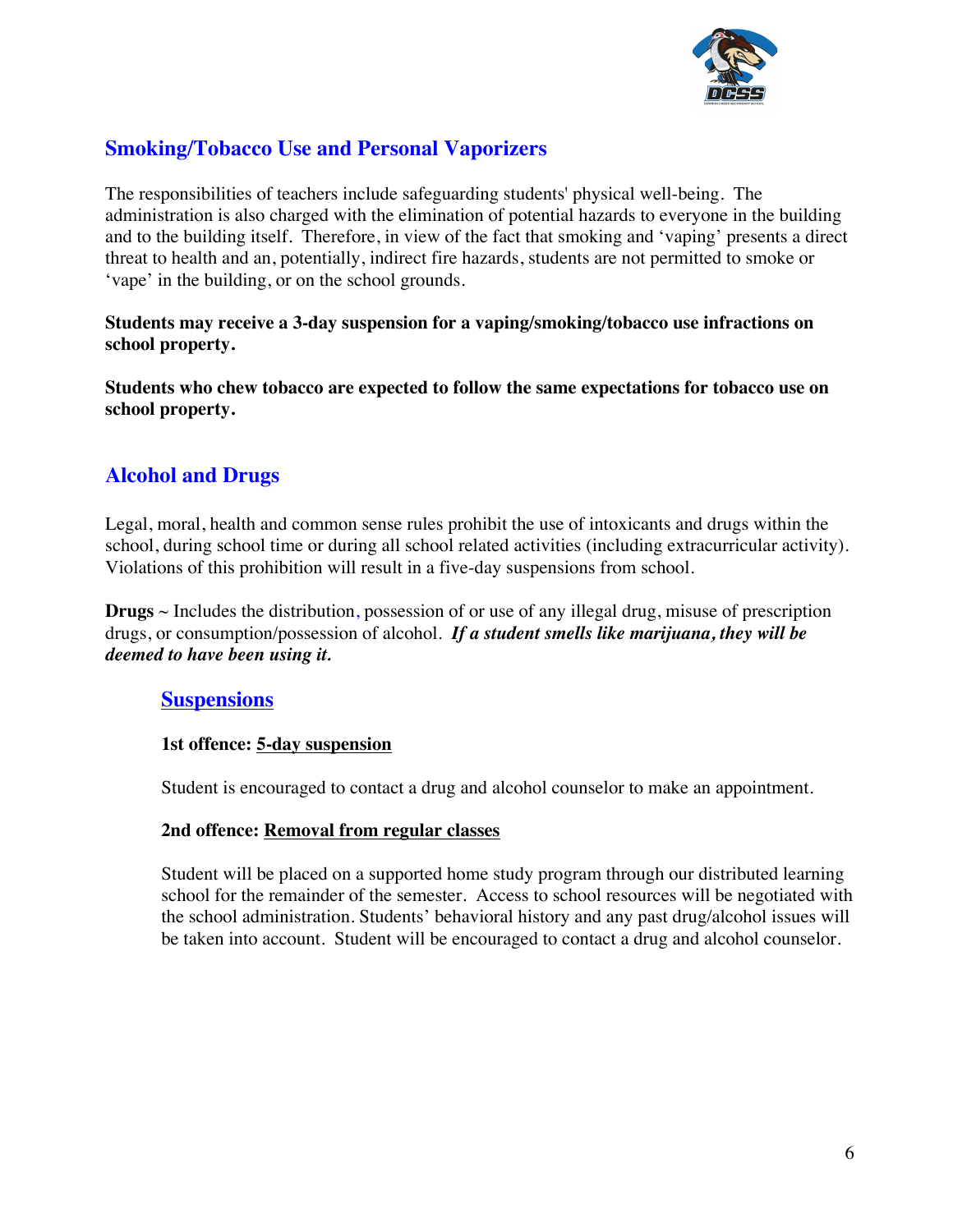

#### **Fighting**: On school time, **on** *and* **off** school property.

#### **1st offence: 5-day suspension**

Students involved must meet together with Principal and parents prior to being allowed back into regular classes. This meeting will follow a restorative practices format. Student may be given a work package including a written assignment outlining the problem, a solution and a plan for the future.

#### **2nd offence: Removal from regular classes**

Students will be placed on a supported home study program for the remainder of the semester. Access to school resources will be negotiated with the school administration. Students' behavioral history will be taken into account. Anger management sessions may be arranged.

**Watching or Instigating a Fight:** The consequences may be the same as above.

#### **Cell Phone and Hand-held Technology Responsible Use**

Cell Phone and Hand-held Technology is permitted in hallways. Use of electronic devices in classes, during class time, will be discussed by each teacher and outlined within expectations of the individual classroom environment. Teachers may ask students to hand in their technology for the duration of a class where the technology is not being used appropriately. A progressive discipline approach will be implemented if needed.

#### **STUDENT DRESS**

The Student Dress Code is intended to balance the interests of freedom of expression with the public interest of quality of education. The general rule for the dress code is for students to dress in a manner appropriate to establish a positive learning atmosphere at school. This means that clothes that may be appropriate in other settings may not be appropriate for school. School administration will assess what is or is not appropriate based upon the Code of Conduct.

#### **Question**:

What happens if I wear something inappropriate at school?

#### **Response**:

We will inform you to not do so again and provide you with the option to change/cover up OR provide you with a t-shirt for the day. The consequence will be fair and equitable.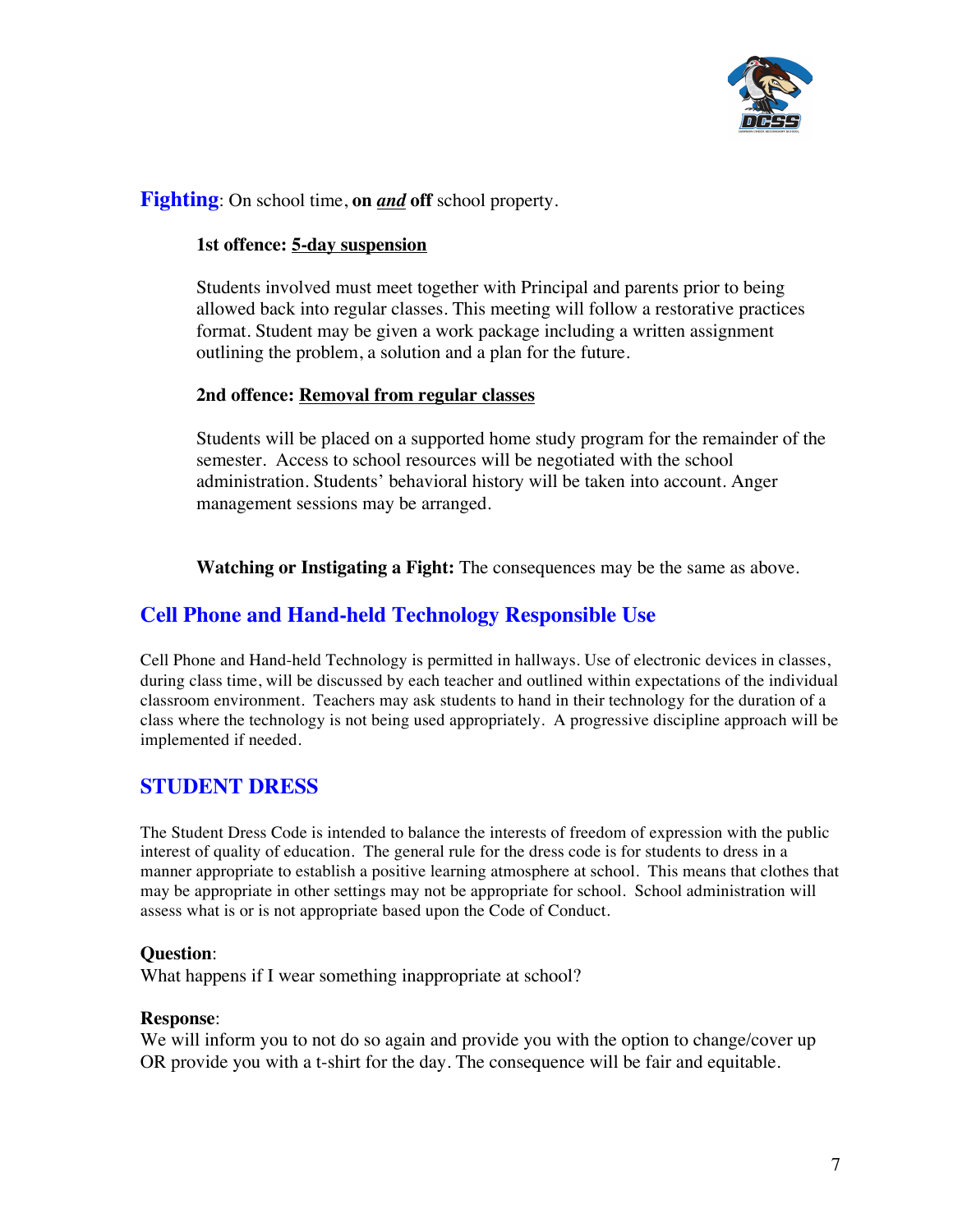

Students are expected to dress in a way that does not distract from the learning environment:

**Shorts, pants** and **skirts** must completely cover the top and bottom of the buttocks at all times.

**Tops**: must cover the majority of your upper body without exposing the chest, back or midriff.

**Underwear**, as its name suggests, should be under clothes and not be visible (with the exception of shoulder straps).

Clothing promoting sex, violence, profanity, discrimination, drug or alcohol use, are not permitted. \*Images displayed on clothing should reflect Dress Code expectations.

**Footwea**r must, for safety reasons, be worn at all times.

**Hoods**, for safety reasons, are not to be worn inside the school.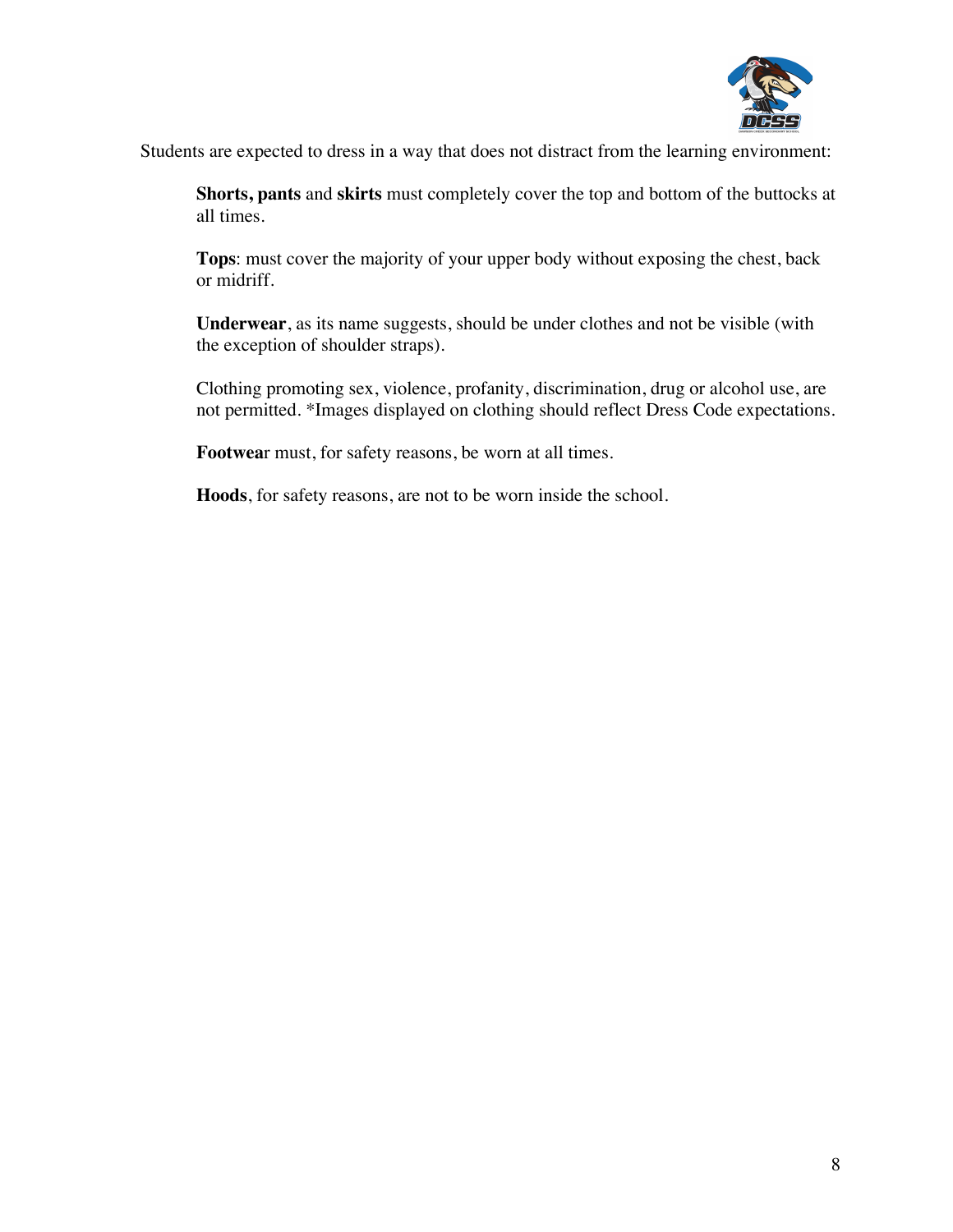

#### **Appendix 1:**

**Strategies and Structures to Promote Attendance**: Positive Prevention and Intervention for Potential Attendance Problems.

- 1. Positive / Welcoming Classroom Environment Regular, ongoing communication between the classroom teacher and the student.
- 2. Late slips for every class Late slips will be collected and collated. We will determine specific needs for the school and individual students based upon trends found within Late Slip Data.
- 3. Daily Administration Walks Each Block of instruction.
	- a. Documentation and tracking of Hallway traffic.
	- b. Admin will create a list of 'Common Hallway Wanderes.' -> students who are regularly found in the hallway or out of class without a valid purpose and without a hall pass.
		- i. Process for Common Hallway Wanderers:
			- 1. Review of current educational program.
				- a. Review may determine a change in program is required.
			- 2. Direct communication with *Wanderer's* parent or guardian.
			- 3. Potential In-school suspension removal from the social environment.
- 4. Hallway traffic: All staff will take responsibility for communicating with students in hallways regarding their hall passes or late slips.
	- a. Use of **hall passes** for every classroom.
	- b. First block **late slip** check in with the office.
- 5. Electronic Call-out and Email-out System for daily attendance.
- 6. Communication between classroom teachers and parents via telephone, email, or other.
- 7. Weekly Attendance Data Pull:
	- a. Phone calls home from the Office Admin Staff Human (personal) contact.
		- i. Parental awareness of attendance.
		- ii. Provide information about support at the school:
			- 1. Classroom Teacher
			- 2. Learning Services Team
				- a. Counselors
					- b. Aboriginal Education Team
					- c. Learning Assistance
					- d. Intervention Worker
			- 3. Administration
		- iii. Checking of up-to-date contact information.
		- iv. Admin staff will share information gathered from phone calls with individual teachers.